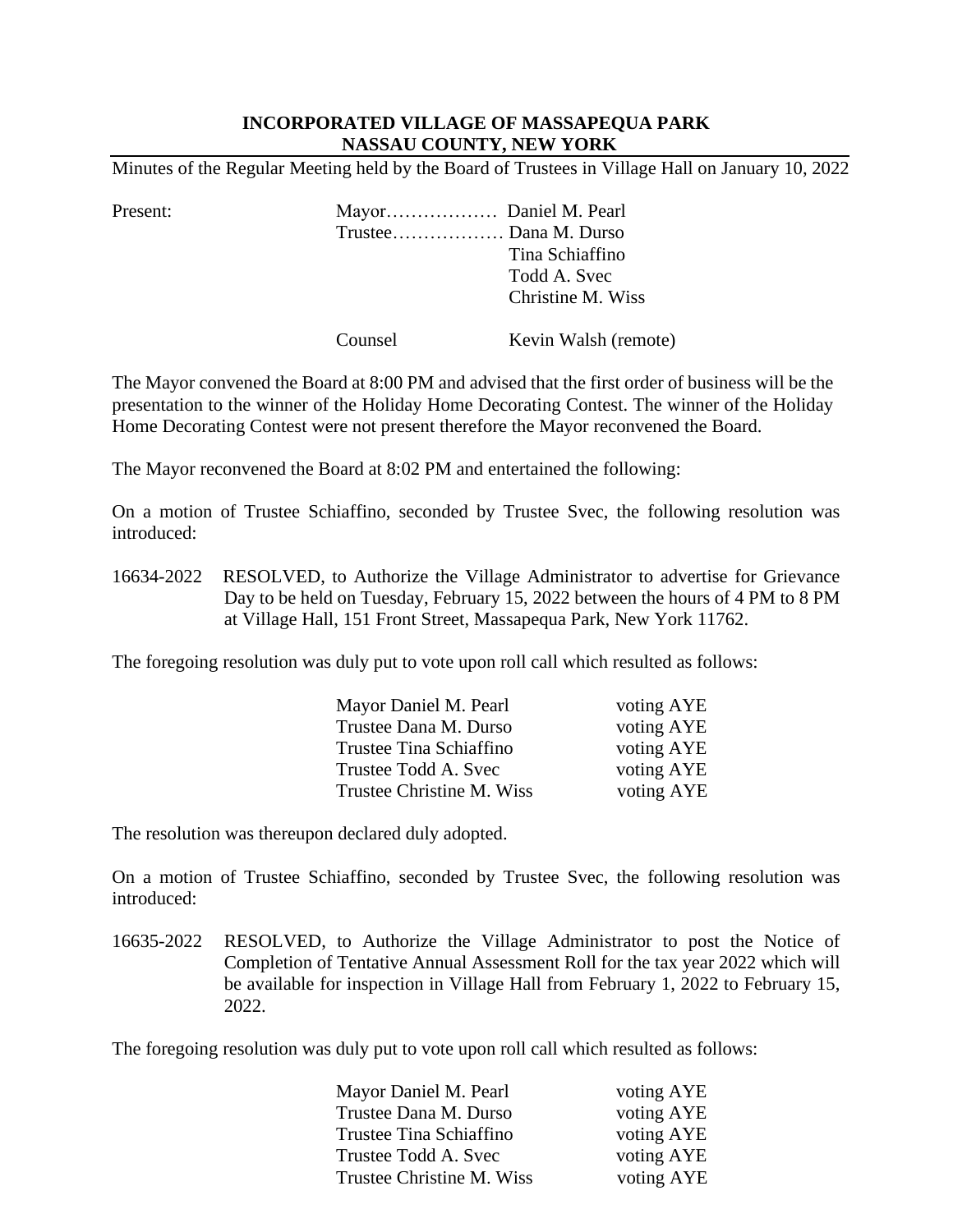The resolution was thereupon declared duly adopted.

 On a motion of Trustee Schiaffino, seconded by Trustee Svec, the following resolution was introduced:

 16636-2022 RESOLVED, to Authorize the Village Administrator to accept the proposal of LIRO Engineers, Inc. to update the Village's Requirements Contract for 2022 in the amount of \$6,500.00.

The foregoing resolution was duly put to vote upon roll call which resulted as follows:

| Mayor Daniel M. Pearl     | voting AYE |
|---------------------------|------------|
| Trustee Dana M. Durso     | voting AYE |
| Trustee Tina Schiaffino   | voting AYE |
| Trustee Todd A. Svec      | voting AYE |
| Trustee Christine M. Wiss | voting AYE |

The resolution was thereupon declared duly adopted.

 On a motion of Trustee Schiaffino, seconded by Trustee Svec, and duly carried, BE IT RESOLVED that the minutes of prior meetings be approved as follows:

Regular Meeting – December 20, 2021

The foregoing resolution was duly put to vote upon roll call which resulted as follows:

| Mayor Daniel M. Pearl     | voting AYE |
|---------------------------|------------|
| Trustee Dana M. Durso     | voting AYE |
| Trustee Tina Schiaffino   | voting AYE |
| Trustee Todd A. Svec      | voting AYE |
| Trustee Christine M. Wiss | voting AYE |

The resolution was thereupon declared duly adopted.

The following warrants were presented to the Board for their information:

Warrant No. 2022-01G, dated January 7, 2022 \$83,875.34 - General Fund Warrant No. 2022-01H, dated January 7, 2022 \$18,093.90 – Capital Fund

The Mayor reconvened the Board at 8:06 PM and welcomed the winner of the Holiday Home Decorating Contest Mr. and Mrs. Michael and Denise Giambruno, 175 Brendan Avenue. Mayor Pearl and the Board of Trustees congratulated the Giambruno's and thanked all who participated in the contest. Mayor Pearl thanked the judges for their participation and choosing the winner of the Holiday Home Decorating Contest; he then presented the Giambruno's with a Certificate of Recognition. Mayor Pearl together with the Board of Trustees wished everyone a happy, healthy prosperous New Year.